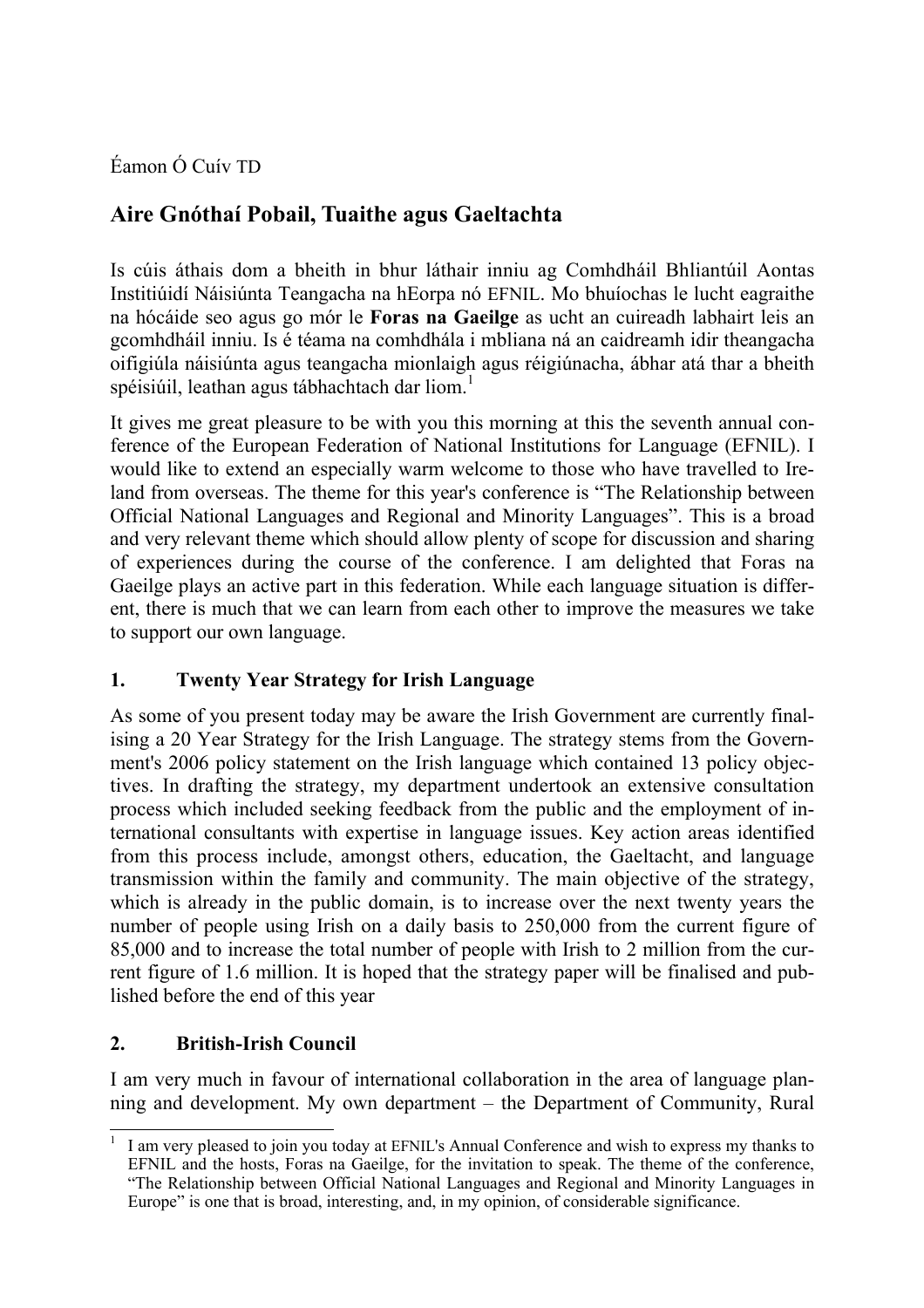and Gaeltacht Affairs – plays an important and significant role in this regard. The department represents Ireland at the Indigenous, Minority and Lesser-Used Languages strand of the British-Irish Council (BIC) and also at the Network to Promote Linguistic Diversity (NPLD) which is a European-wide organisation.

The British-Irish Council was established under the terms of the Good Friday or Belfast Agreement in 1998. The Council is made up of the various governments and administrations of Britain and Ireland, namely the Irish and British governments, the devolved assemblies of Northern Ireland, Scotland and Wales, and the Isle of Man, Jersey and Guernsey. It has a number of areas of work including minority languages. The members of the Council are committed to collaborating, sharing best practices and learning from each other's experiences in a number of different areas with respect to language preservation and development. These areas include language transmission in the family, adult education, ICT, legislation and language promotion among young people.

### **3. Official Languages Act 2003**

I have already referred to cooperation and sharing of best practice as being one of the primary aims of the British-Irish Council. This cooperation and sharing is taking place in many policy areas, but, of particular interest to me and my department, is most notable in the area of language legislation. I know this from personal experience as the Minister responsible for the enactment of the Official Languages Act by the Irish Oireachtas in 2003. That Act is the first piece of legislation in Ireland that provides for an enhancement in the range and quality of services provided in the Irish language by public bodies. In preparing the Act back in the late 1990s and in the early years of the present decade, much was learnt from the provisions of the Welsh Language Act 1993. In particular, the model of the language schemes as a core element of the legislation was taken from the Welsh Act. A scheme is essentially a three year plan of action for the improvement of Irish language services provided by individual bodies to be agreed between me as Minister and the chief executive of the body concerned. I might add that lessons were also learned from further afield, in particular from Canada. The post of Irish language commissioner which was established under the Official Languages Act 2003 was modelled on the Canadian Languages Commissioner which was originally provided for in the Canadian Official Languages Act of 1969.

Scotland has followed in the footsteps of Wales and Ireland in enacting language legislation, namely the Gaelic Language (Scotland) Act 2005. Indeed, Scotland chairs the sub-Group on legislation which forms part of the work of the British-Irish Council Group on Indigenous, Minority and Lesser-Used Languages. On a practical level a practitioner's workshop on language transmission in the family was held in Galway in 2006 and a further workshop on adult education took place in Wales in 2008. Both of these conferences proved very successful. By coincidence the next **BIC summit meeting**, which is being held in Jersey next week will have the area of Minority languages as its main theme.